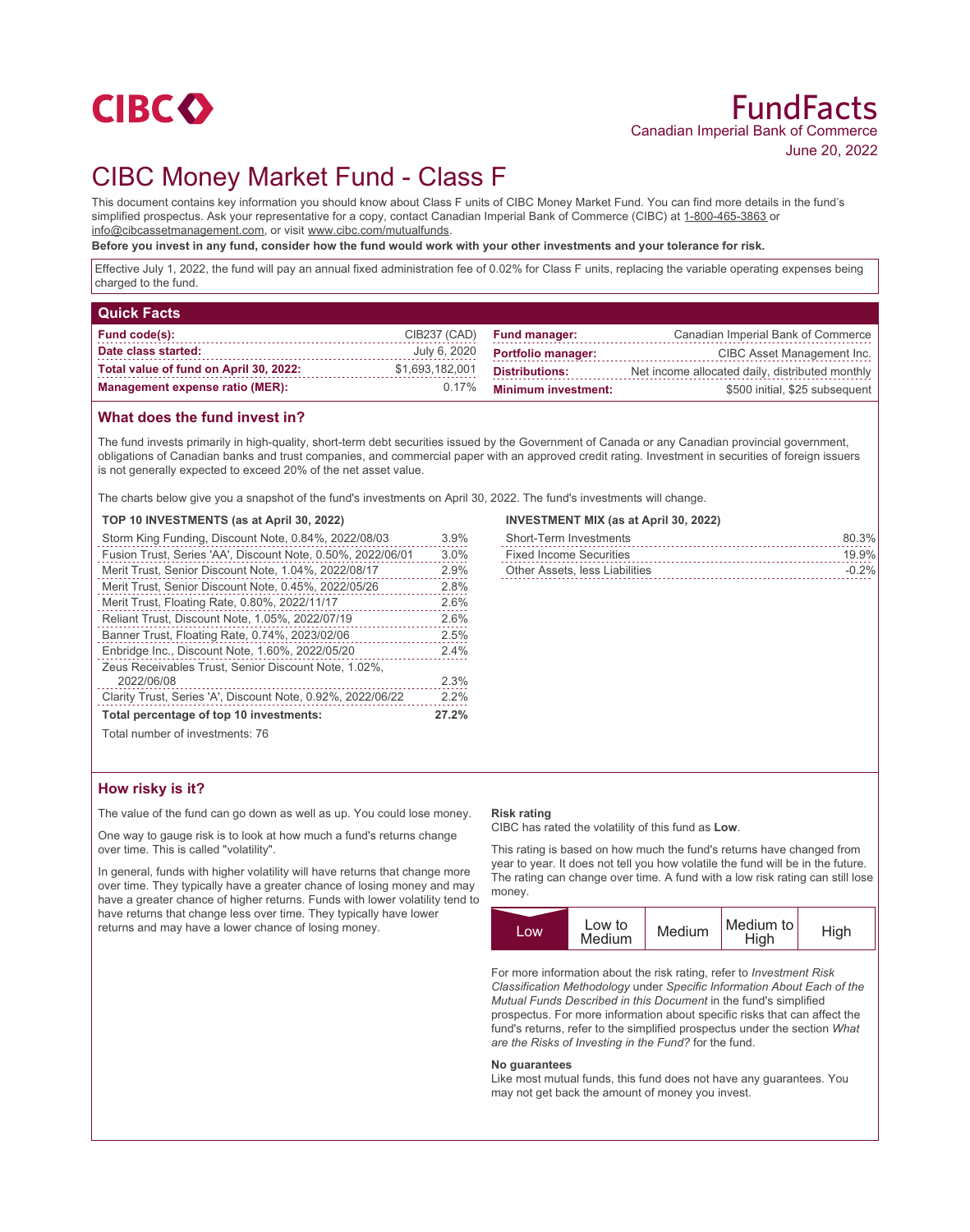## **How has the fund performed?**

This section tells you how Class F units of the fund have performed over the past year. Returns are after expenses have been deducted. These expenses reduce the fund's returns.

#### **YEAR-BY-YEAR RETURNS**

This chart shows how Class F units of the fund performed in the past calendar year. The range of returns and change from year to year can help you assess how risky the fund has been in the past. It does not tell you how the fund will perform in the future.

| 20%                  |      |
|----------------------|------|
| 15%                  |      |
| 10%                  |      |
| 5%                   |      |
|                      | 0.12 |
|                      |      |
|                      |      |
| $0\%$<br>-5%<br>-10% |      |
| $-15%$               |      |
|                      | 2021 |

#### **BEST AND WORST 3-MONTH RETURNS**

This table shows the best and worst returns for Class F units of the fund in a 3-month period over the past calendar year. The best and worst 3-month returns could be higher or lower in the future. Consider how much of a loss you could afford to take in a short period of time.

|                    |          | Return 3 months ending | If you invested \$1,000 at the beginning of the period |
|--------------------|----------|------------------------|--------------------------------------------------------|
| <b>Best return</b> | $0.04\%$ | March 31, 2021         | Your investment would remain unchanged at \$1,000      |
| Worst return       | $0.03\%$ | June 30, 2021          | Your investment would remain unchanged at \$1,000      |

#### **AVERAGE RETURN**

The annual compounded return of Class F units of the fund since July 6, 2020 was 0.14%. If you had invested \$1,000 in the fund on July 6, 2020, your investment would be worth \$1,002 as at April 30, 2022.

| Who is this fund for?                                                                                                                                       | A word about tax                                                                                                                                                                                                                                                                                     |  |
|-------------------------------------------------------------------------------------------------------------------------------------------------------------|------------------------------------------------------------------------------------------------------------------------------------------------------------------------------------------------------------------------------------------------------------------------------------------------------|--|
| Investors who:<br>• want regular income and prefer an investment that preserves their<br>capital; and<br>• are looking for a liquid, short-term investment. | In general, you will have to pay income tax on any money you make on a<br>fund. How much you pay depends on the tax laws where you live and<br>whether or not you hold the fund in a registered plan such as a<br>Registered Retirement Savings Plan (RRSP) or a Tax-Free Savings<br>Account (TFSA). |  |
|                                                                                                                                                             | Keep in mind that if you hold your fund in a non-registered plan, fund<br>distributions are included in your taxable income, whether you receive<br>them in cash or have them reinvested.                                                                                                            |  |

### **How much does it cost?**

The following tables show the fees and expenses you could pay to buy, own, and sell Class F units of the fund. The fees and expenses - including any commissions - can vary among classes of a fund and among funds. Higher commissions can influence representatives to recommend one investment over another. Ask about other funds and investments that may be suitable for you at a lower cost.

We automatically convert eligible investors from Class F units into the Class F-Premium units of the Fund (bearing a lower management fee) when their investment amount in Class F units of the Fund, or their aggregated investment amount in Class F units and Class F-Premium units of the Fund, within a single account meets the minimum investment amount of Class F-Premium units of \$100,000. Eligible investors will benefit from a management fee decrease. See *Automatic conversion program* below under the sub-heading *Fund expenses*. If you no longer meet the minimum investment amount for Class F-Premium units, we may convert your Class F-Premium units back into Class F units which have a higher management fee. See *Purchases, Switches and Redemptions* in the Fund's simplified prospectus and speak to your investment advisor for additional details.

#### **1. SALES CHARGES**

There are no sales charges payable when you buy, switch, or sell Class F units of the fund.